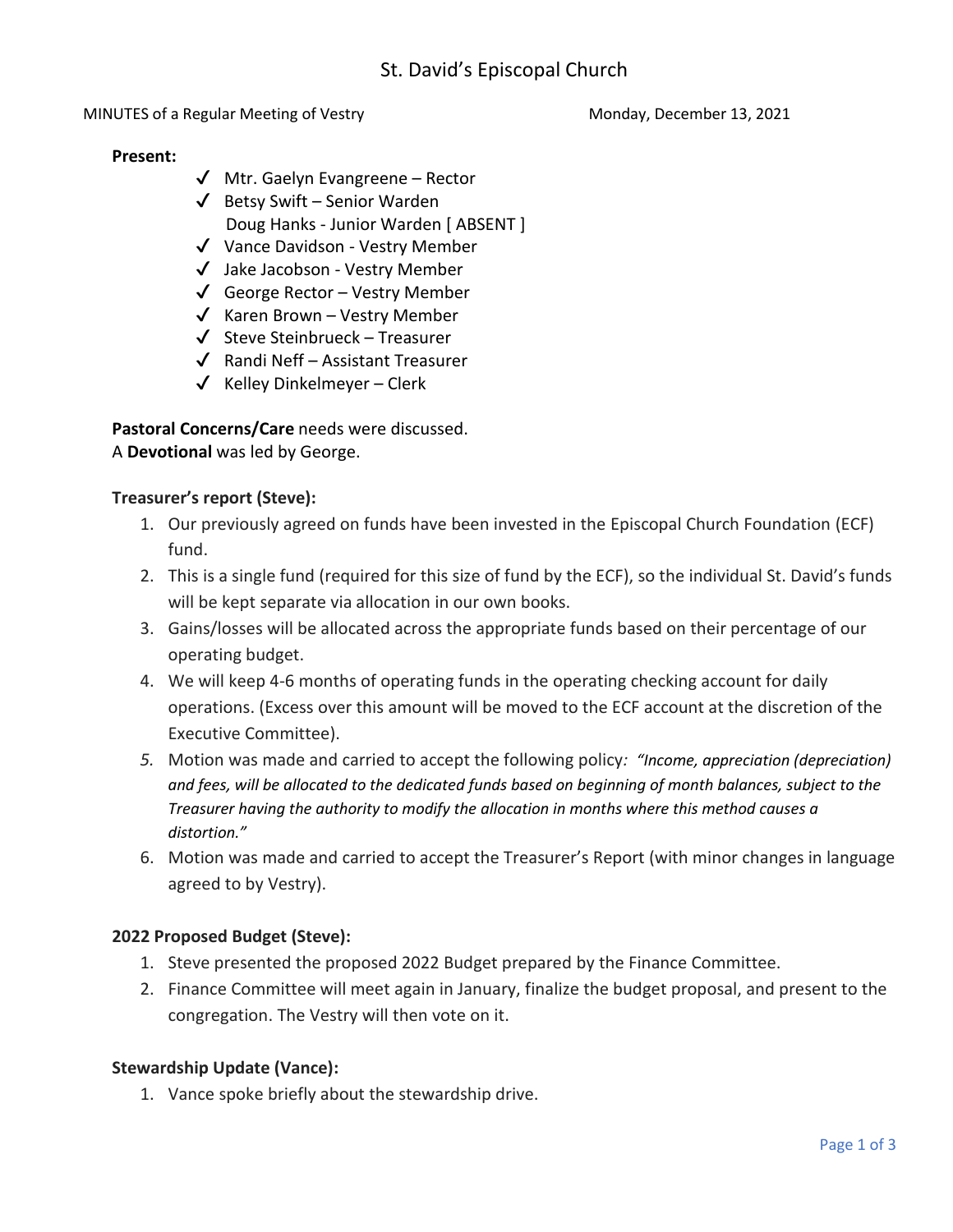### MINUTES of a Regular Meeting of Vestry Monday, December 13, 2021

#### **Gift acceptance for library items**

1. Motion made and carried to accept some furniture and other items for upstairs area. Note that Vance recused himself from this vote because he and Kathy donated the items.

#### **Housing Allowance**

1. The following resolution was adopted by the Vestry:

WHEREAS The Rev. Gaelyn Evangreene is employed as a minister of the Gospel by St. David's Episcopal Church, which does not provide a residence for her; the Vestry of St. David's resolves that of the total compensation of approximately \$48,000 to be paid to The Rev. Gaelyn Evangreene during the year 2021, \$24,600 is to be designated a housing allowance within the meaning of that term as used in Section 107 of the IRS Code of 1986.

### **Rector's Report**

- **1. ECM (Episcopal Campus Ministry)**
	- a) We have 10 students now, so hopefully the official paperwork will be completed to make ECM an official WCU campus organization soon after the beginning of the year.
	- b) Kelsey will be out 3 months at the beginning of 2022 for parental leave. We will get some help from Eden from the diocese during that time.

### **2. Sound system**

- a) We received a grant from the Diocese to help update our sound system and buy equipment.
- b) The key component is on back order.

### **3. Meeting for policies**

- a) We have a request to use our space by an outside group. We are allowing a spaghetti fundraiser on Sunday, ?? by a local non-profit.
- b) Gaelyn suggests setting aside some time on a Saturday to go over the policy changes/updates.

### **4. Vestry retreat**

a) A possible date in March was discussed for a Vestry Retreat (at either Lake Logan or Valle Cruces).

### **Closed Session:**

1. Vestry discussed the Rector's Salary.